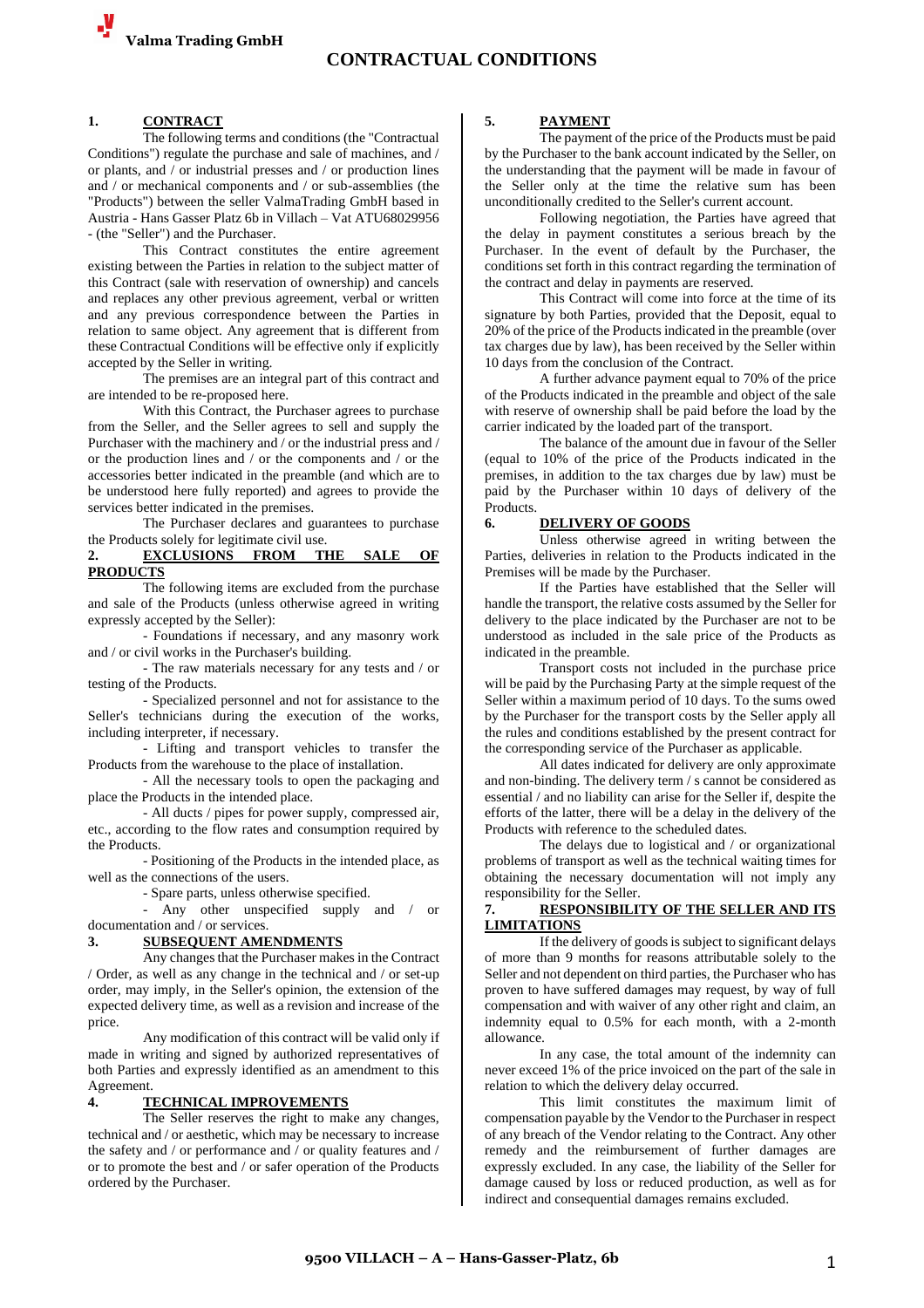

The declarations, guarantees and responsibilities of the Seller, pursuant to and in relation to this Contract, are limited to those expressly provided for herein. Except as expressly provided for by this Contract or by mandatory and mandatory application rules, the Seller shall have no liability for loss of profits, indirect damages, direct or indirect losses of any kind (including personal injury and damage to property) or for any loss or damage resulting from mere advice given to the Purchaser by the Seller.

# **8. INSTALLATION, ASSEMBLY AND START-UP**

If foreseen in the premises of the contract, after the delivery of the Products and if the written request intervenes within a maximum period of 3 months from the same, the Seller undertakes to have its qualified technicians go to the place of installation of the Products - within 30 days following the written request of the Purchaser - in order to install and / or assemble the Products and / or proceed with their start-up. Unless expressly provided for, the costs of installation and start-up are not included in the price set for the sale.

It is understood that the Seller cannot, under any circumstances, be required to make available to the Purchaser, at his own expense, additional personnel, both in terms of number and in terms of period of stay, compared to what the Seller deems reasonable, based on the experience of the Seller himself in his field of activity.

The Purchaser will be responsible for providing suitable foundations, constructions, lifting equipment, qualified and unqualified personnel, water, connections for electricity and other fluids, raw materials and other materials, labor, services and equipment reasonably necessary. to allow the technician / s of the Seller to install and / or start the Products.

#### **9. WARRANTY**

The Parties agree that the only warranty that may be provided by the Vendor to the Purchaser is that for mechanical defects of the Products only and exclusively if expressly provided for in the Special Conditions of sale of the products (page 1 of this contract).

If expressly provided for under the particular conditions of sale of the products, this guarantee will last 12 months from the date of delivery. The duration of the warranty can not however be extended beyond 15 months from the date of shipment of the Products.

The warranty will consist exclusively, at the Seller's choice, in the repair or replacement, at the expense and expense of the Seller, of the structural parts and other components of the Products that are faulty or non-compliant due to defects of origin.

The Seller will replace or repair the defective parts as soon as possible, to be established from time to time between the Parties, and will have the right to request the Purchaser to promptly return the replaced parts.

The warranty does not extend to the Products and / or their parts subject to normal wear and tear or to damage caused by incorrect or defective maintenance, incorrect handling of the Purchaser's personnel, the use of inappropriate raw materials, from defective or neglected treatment, from excessive use of the devices, from damage or deterioration caused or aggravated by the non-interruption of use of the goods in the presence of technical problems, or changes in electrical voltage or processing temperature, or any other cause not directly attributable to the Seller.

The warranty loses its effectiveness when the Products are installed equipment or devices or spare parts not provided by the Seller and when changes are made without the prior written consent of the Seller.

For Products delivered disassembled by the Seller, the warranty loses any effectiveness if the assembly, installation or commissioning is not carried out by the Seller's personnel.

The Seller will not respond, without prejudice to the mandatory limits of the law, of damage caused by any defects of its Products and the warranty will be excluded any further damage, including those resulting from failure or reduced production, as well as indirect and consequential damages, or deriving from termination of the Contract or its non-execution. The guarantee is subject, under penalty of forfeiture, to the notification of the defect, communicated in writing by the Purchaser to the Seller, within 15 days from the moment in which the Purchaser made the discovery, as well as to the express request for warranty intervention

The aforementioned guarantees are granted on condition that the Purchaser cooperates fully with the Seller for any installation and / or ignition and / or testing process and provides everything required in this Contract, or as may be reasonably indicated and required by Seller to the Purchaser, as soon as reasonably possible.

## **10. TERMINATION OF THE CONTRACT**

Having been agreed between the parties and after long negotiations that the delay in payment constitutes a serious breach by the Purchaser, it is established that the Seller will have the right to suspend and / or terminate this Contract and / or withdraw from the same, by simple written notice, and with immediate effect, if the Purchaser does not regularly and entirely ful fill its obligations to pay the price (including the payment of the advance) or the presentation of suitable payment guarantees.

The Seller may also immediately terminate this Agreement by means of a simple written notice, in the event that the Purchaser is subject to bankruptcy proceedings, or substantially change its capital conditions in such a way as to place the counter-performance in evident risk and danger. (by way of example: subject to foreclosures for significant amounts, state of insolvency, elevation of protests against him, etc.).

Unless otherwise agreed in writing by the Vendor, if the letter of credit that may have been provided has not been issued within 30 days following the date of conclusion of this Contract, or if on the day fixed for the loading of the Products there is still no credit 'advance agreed on the current account of the Seller, the latter will be entitled, at its discretion and without incurring any liability, to:

a) Declare the present Contract terminated and retain the portion of the Purchase Price already paid by the Purchaser, as a refreshment for expenses incurred by the Seller in relation to this Contract with the right to request any further damages;

b) Reject, in whole or in part, the delivery of the Products or to postpone it until such time as all the sums owed by the Purchaser to the Seller have been paid. Any additional transportation charges will be charged to the Purchaser and must be paid together with the balance.

Failure to pay in the agreed terms even of a single installment that exceeds the tenth part of the price, or the nonpayment of two non-consecutive installments (regardless of their single or total value), entails the Seller's right to terminate the Contract with effect from the moment of the written communication to the Purchaser, as well as the Seller's right to declare the Purchaser lapsed from the benefit of the term and to demand immediate payment of the entire remaining credit.

In the event of termination for reasons attributable to the Purchaser, the Seller shall have the right to obtain immediate return of the Products delivered and to retain, as compensation and / or for use by the Purchaser of the Products, the installments already collected and the deposit already received, except in any case the compensation for further damage.

## **11. EVENTUAL DISPUTES**

Any disputes regarding the performance of this Contract and / or the quality and quantity of the goods supplied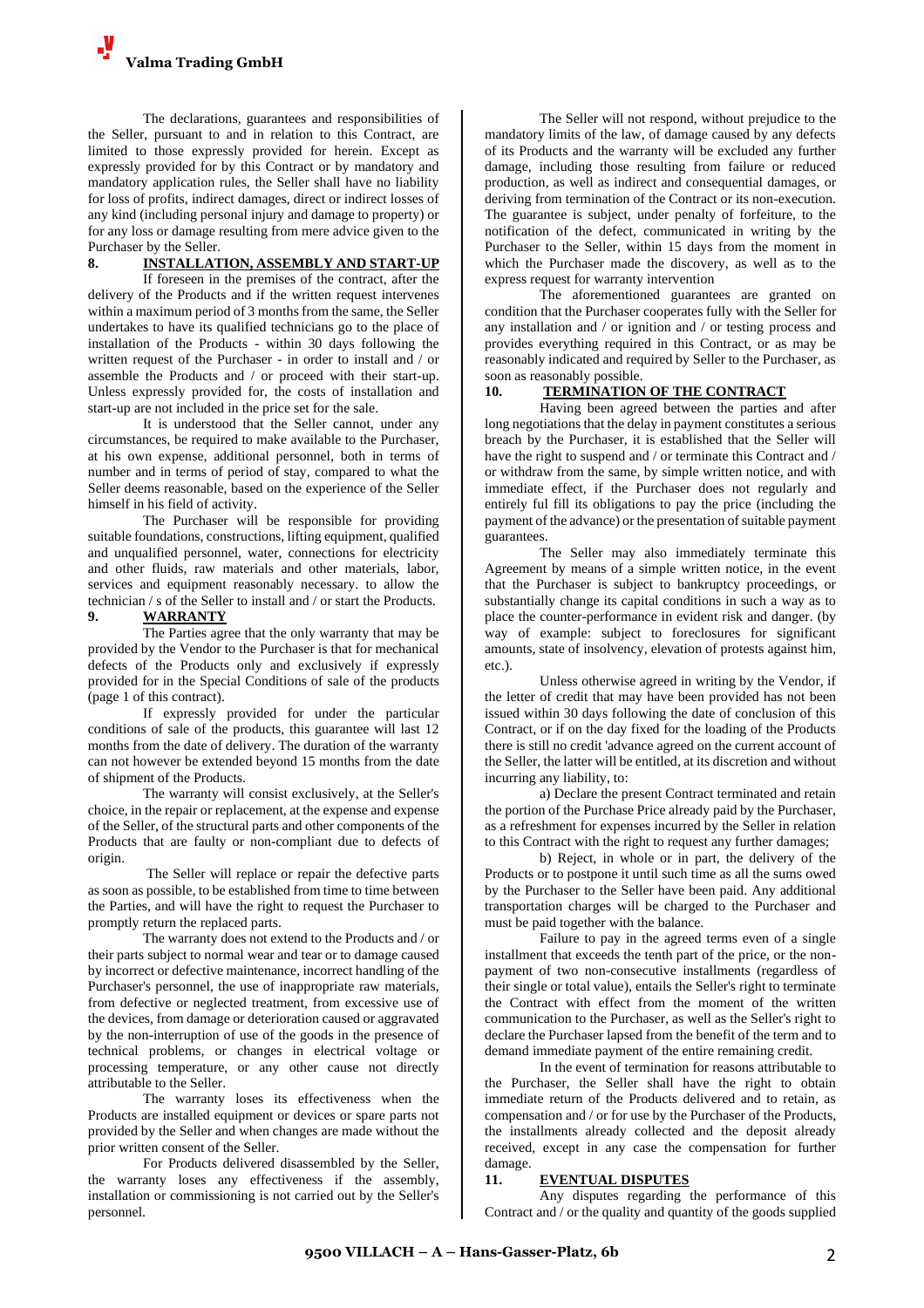

will not entitle the Purchaser to suspend or delay payments due to deadlines.

The Purchaser's right to obtain the suspension of the Contract is respected where suitable reasons are directly and exclusively attributable to the Vendor, subject to prior agreement with the Seller.

## **12. FORCE MAJEURE**

Force majeure means any unpredictable action and / or event, independent of the direct will of the contracting parties, outside their control and which cannot be promptly remedied (by way of example and without limitation: war, acts of terrorism , riots and riots, transport and / or customs strikes, administrative seizure measures, laws or regulations of any territorial body or administrative authority, interruption of communication routes, embargoes, fire, sabotage, disasters or adverse natural events such as heavy snowfall, landslides, floods, gas leaks, preventive measures by governmental or fiscal authorities or customs or responsible for transit of means of transport, suspension in the supply of raw materials, equipment, power, electricity or fuel, work performance, temporary impossibility of the chosen carrier, delay in delivery, work disputes of any kind) .

Upon the occurrence of such events of force majeure, the obligations of the Parties which cannot be fulfilled due to such cause shall be considered automatically suspended, without penalty, for the duration of the force majeure. The Parties undertake, however, to take the initiatives in their power to try to ensure, within a short time, the normal fulfillment of the obligations.

Should the parties not be able to perform the services for a period of time exceeding twelve months due to the continuation of the force majeure, they will meet in order to adopt the appropriate decisions regarding the Contract.

If at any time during the period of the present Contract, i) the continuation of the fulfillment of the obligations of the Seller arising from this Contract becomes excessively burdensome due to an event not dependent on the reasonable control of the Seller, an event that the Seller does not was reasonably obliged to take into consideration when signing this Contract and, if ii) the Seller could not reasonably avoid or exceed this event or its consequences, the Parties, within 30 days following the written communication by the Seller to the Purchaser about the intervention of an impedimental event of force majeure, they will negotiate alternative contractual conditions intended to alleviate or mitigate the effects of such excessive burdensome burdens. If the Parties are unable to reach agreement on these alternative contractual terms, the Seller will have the right to proceed with the termination of this Contract and to withhold the part of the Purchase Price already paid by the Purchaser, as partial refreshment for expenses incurred by the Seller in relation to this Contract.

## **13. DELAY IN PAYMENTS**

In case of delayed payments compared to the established dates, the Purchaser will be automatically constituted in arrears and the default interest will automatically begin, without any formal arrears notice of the debtor, from the day following the expiry of the payment deadline.

It is agreed between the Parties that the default interest rates are equal to the reference rate of the European Central Bank (ECB), announced every six months by the Ministry of Economy and Finance through publication of a special notice in the Official Gazette plus 8 percentage points

## **14. MISCELLANEOUS**

Any eventual inapplicability, in whole or in part, of any provision of these Contractual Conditions, is without prejudice to the validity of the other clauses. The data reported on offers, catalogues, circular letters, advertising (including online and / or through third parties), such as weights, prices,

speed, delivery terms, etc., are purely indicative and do not constitute a commitment of the supplier / seller in this sense<br>15 COMMUNICATIONS

# **15. COMMUNICATIONS**

Without prejudice to any other express provision of this Contract, all communications due under this Contract must be made in writing and must be sent to the Parties by registered letter with acknowledgment of receipt, to the addresses mentioned above, or via PEC, or according to the modalities established later and accepted by the Seller<br>16. DISPUTES - APPLICABLE LA

# **16. DISPUTES - APPLICABLE LAW**

This contract is regulated by the European law. The Parties hereby agree that the Court of exclusive jurisdiction for any dispute concerning this contract, its interpretation and / or its execution, as well as the issuance of injunction orders is that of Vendor's choice.

Following negotiation, the Parties also agree that it is without prejudice to the Seller's right to act judicially also in the Court of the place where the Purchaser is located in order to obtain precautionary and / or urgent measures and / or supervisory proceedings.

#### *17. TREATMENT OF PERSONAL DATA*

Pursuant to art. 13 of Legislative Decree 196/2003 (hereinafter "Privacy Code") and art. 13 of the EU Regulation n. 2016/679 (hereafter "GDPR 2016/679"), containing provisions to protect people and other subjects regarding the processing of personal data, the personal data provided will be processed in compliance with the aforementioned law, to protect confidentiality of the subjects involved.

The personal data processed are essentially identifying and tax data, such as personal data, location, telephone, fax, e-mail, website, social security number, VAT number, etc. etc.

The processing of personal data will take place for the following purposes: 1) for the conduct of negotiations and for preliminary requirements for the conclusion of the contract and its execution; 2) for a correct management of the established contractual relationship (for example, the issue of purchase orders, invoicing, etc., etc.); 3) to fulfill all legal obligations and for administrative and commercial purposes;

The treatment will be carried out in an automated and / or manual form, in compliance with the provisions of art. 32 of the GDPR 2016/679 and Annex B of the Legislative Decree 196/2003 (articles 33-36 of the Code) on the subject of security measures, by persons specifically appointed and in compliance with the provisions of art. 29 GDPR 2016/679.

In compliance with the principles of lawfulness, purpose limitation and data minimization, pursuant to art. 5 GDPR 2016/679, personal data will be kept for the period of time necessary to achieve the purposes for which they are collected and processed

The conferment of the data and the relative treatment are functional to the execution of the intercurrent sale contract; any refusal to provide personal data, therefore, will make it impossible to start or continue the business / professional relationship.

Pursuant to art. 24 of the Privacy Code, consent is not required as the processing of data is necessary to perform the obligations arising from the contract established or to fulfill the specifications required before the conclusion of the contract of sale. The authorization to process personal data, therefore, is considered conferred for the performance of the services deriving from the contract.

In relation to the aforementioned purposes, personal data may be communicated to the following categories of subjects: 1) employees and collaborators in charge of the processing for the management of the practices relating to the commercial relationship in progress; 2) Credit institutions for payment collection operations; 3) Companies or professional